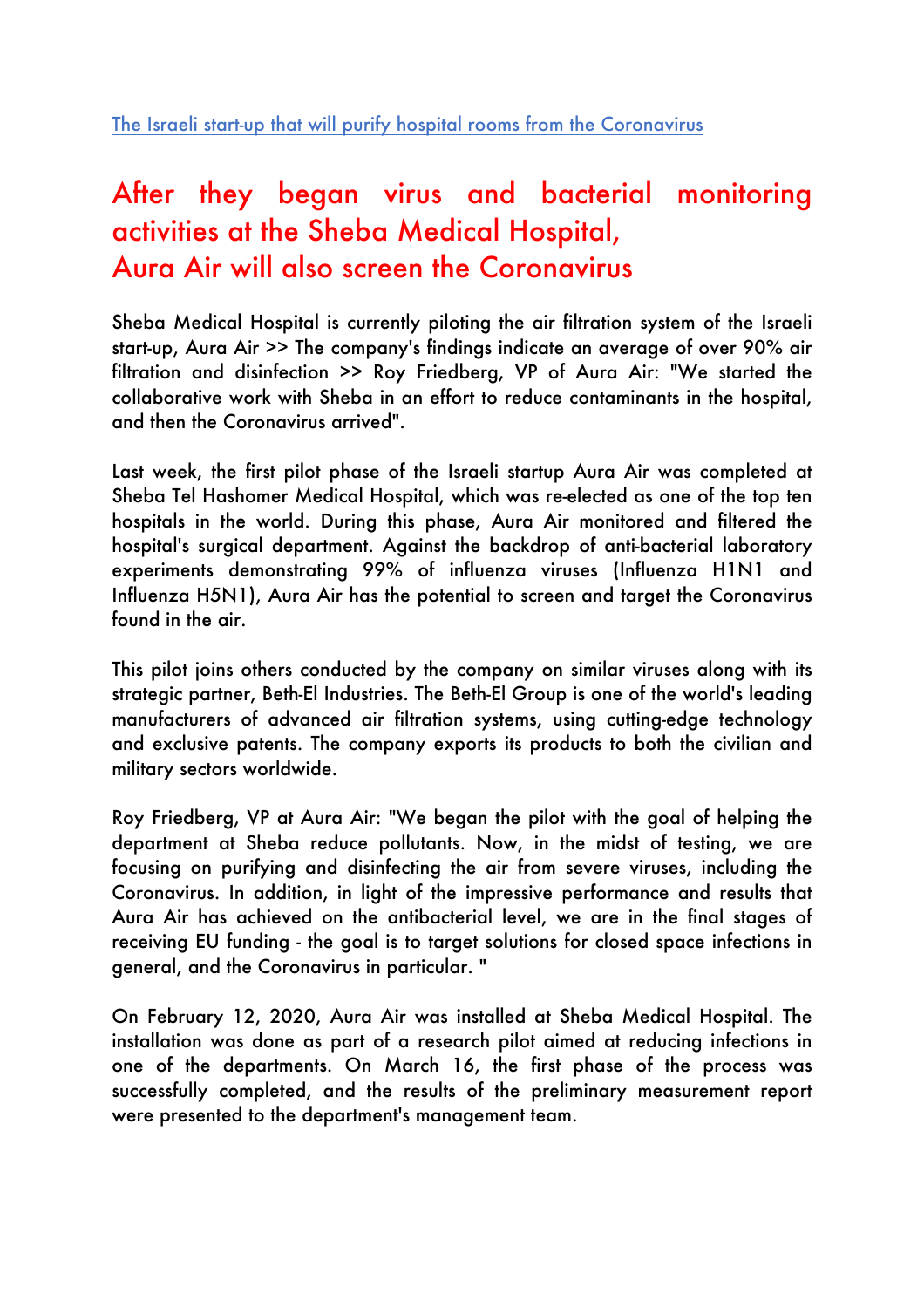Phase two of the pilot is an active action aimed at neutralizing and destroying viruses. To date, Aura Air has conducted several anti-bacterial experiments in laboratories that have proven to be highly effective in destroying a wide variety of contaminants previously mentioned (listed in accordance with the table).

Both sides decided to upturn the cooperation and scope of the pilot, with the intention of installing Aura Air at the main friction points of the hospital: laboratories that diagnose the virus, medical staff rooms, operating rooms of patients diagnosed with the virus, and rooms of at-risk patients. Simultaneously, a clinical and microbiological trial will be conducted.



Table 2- Sterionizer efficiency tests

| Substance       | Substance name                     | Removal |
|-----------------|------------------------------------|---------|
| <b>Bacteria</b> | Escherichia Coli                   | 99%     |
|                 | Escherichia Coli ATCC              | 91%     |
|                 | Staphylococcus aureus              | 91%     |
|                 | Pseudomonas aeruginosa             | 99%     |
|                 | Staphylococcus aureus (MRSA)       | 99%     |
| Fungus          | Aspergillus Niger                  | 97%     |
|                 | Candida albicans                   | 36%     |
|                 | Dichobotrys abundans               | 90%     |
|                 | Penicillium                        | 95%     |
| Mold            | Cladosporium cladosporioides       | 97%     |
| Spores          | <b>Bacillus subtilis var Niger</b> | 89%     |
| <b>Viruses</b>  | Influenza H1N1                     | 99%     |
|                 | Influenza H5N1                     | 99%     |